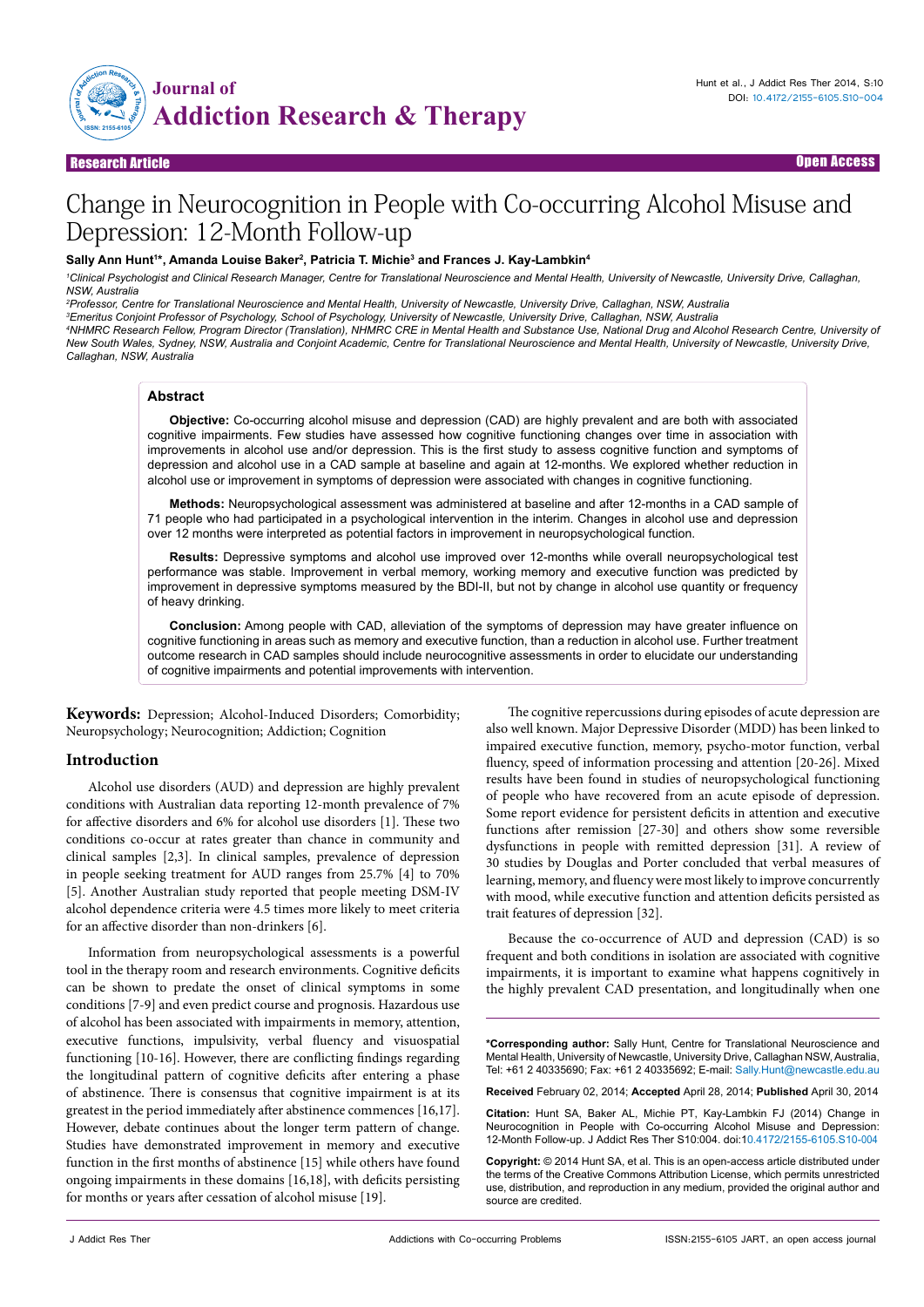or both of these conditions have improved. Despite the high prevalence of this comorbidity, only four published studies could be found directly comparing cognitive functioning in participants with a recent CAD presentation (in the absence of other substance use or mental health comorbidity) to those with alcohol use only [33], depression only [34], healthy controls [34-36] or published norms [33,37]. Only two of these examined non-abstinent participants [34,37]. The literature is divided about whether the addition of co-occurring depression exacerbates neurocognitive deficits in an alcohol abusing sample. Compared to people with alcohol misuse without co-occurring depression, CAD groups have demonstrated greater deficits in visuospatial learning and immediate visual memory [33,34]. However other results suggest that the deficits of AUD are not further worsened by depressive symptoms [36]. Comparison between a CAD sample and published norms or healthy controls has also failed to show a significant cognitive impairment in CAD groups, either with test scores in the normal range [37] or performance on neuropsychological tests below published norms but not significantly worse than healthy controls [33].

Establishing the stability of neurocognitive deficits in people with CAD is important, and has the potential to inform treatment planning for this group. For example, if deficits in memory and executive functioning remained despite effective remission of depressive symptoms and/or alcohol misuse, then specific training in living skills, quality of life or cognitive remediation may be necessary as an adjunct to standard cognitive behavior therapy treatment protocols.

To our knowledge the present study is the first to examine longerterm change in cognitive functioning in a CAD sample. Participants underwent assessment at baseline and again at 12-months and then participated in a motivational interviewing and cognitive behavior therapy (MICBT) intervention which addressed depression and alcohol use, without cognitive remediation [38]. We explored whether changes in symptoms of depression or in consumption of alcohol were associated with changes in cognitive functioning.

Extrapolating from studies of neurocognitive function in remitted depression, executive function and attention seem less likely to improve than other cognitive impairments [32]. Research on long term patterns of cognitive impairment after recovery from AUD is less clear. However memory and executive function also seem to be relevant cognitive domains to assess in this group. It was hypothesized that change in alcohol consumption and depression will have unique and significant contributions to change in memory and executive function over 12-months.

# **Method**

## **Ethics and clinical trials registration**

This project received approval from the relevant ethics committees and was registered with the Australian New Zealand Clinical Trials Registry (ANZCTR: [www.anzctr.org.au;](file:///E:\www.anzctr.org.au) identifier: ACTRN12607000057482).

## **Sample**

The baseline neuropsychological assessment was completed by 108 participants in a randomized controlled trial (RCT) of integrated versus single-focused Motivational Interviewing/Cognitive Behaviour Therapy (MI/CBT) for co-occurring hazardous alcohol use and depression known as the DAISI study [38,39]. DAISI participants were invited to complete baseline and 12-month neuropsychological assessment if their entry to DAISI fell within a neuropsychological data collection time period and they were located at the Newcastle, New South Wales,



Page 2 of 8

study site. This paper reports on 71 participants who completed both the baseline and 12-month follow-up symptom and neuropsychological assessments (recruitment and attrition shown in Figure 1).

Eligible participants were experiencing depressive symptoms evidenced by BDI–II total scores of ≥17 (14-19=mild; 20-28=moderate; 29-63=severe) and consuming alcohol at hazardous levels in the month before baseline assessment. The Australian NHMRC recommended alcohol use levels at the time of data collection (averaging  $\geq 28$ standard drinks per week for men and  $\geq 14$  per week for women) were used to define hazardous use of alcohol [40]. Exclusion criteria included current psychotic illness, history of brain injury, and nonfluency in English. Participants were not excluded on the basis of current pharmacotherapy, however entry to the study was delayed until one month after commencing any new medications or changing treatment regimens to allow stabilization. Polysubstance use was not an exclusionary criterion and was included as a predictor in regression analyses. Preliminary analyses also demonstrated that baseline neuropsychological test performance did not differ between those with and without polysubstance use.

## **Procedure**

Participants were community members who responded to advertisements for the study in local media or were referred by health service providers, alcohol and other drug clinical services, government agencies and non-government organizations. Potential participants expressed interest in the study by giving written permission to be contacted or by calling the research team. During the initial contact participants were screened for eligibility using a Beck Depression Inventory FastScreen (BDI-FS) [41] and discussion of recent alcohol use. Informed consent to participate was obtained from those wishing to proceed with the study prior to the initial assessment. The initial symptom assessment was carried out at the research center by registered or provisionally registered psychologists who had been trained in administration and interpretation of the assessments. Approximately 1 week later participants completed the neuropsychological assessment administered by psychologists or clinical psychologists. Participants received AUD \$20 reimbursement for their time.

After baseline assessment participants were offered one of four treatments (Supplementary Figure 1) [38]. Regardless of completion of the treatment phase, participants were invited to complete the 12-month follow-up assessment. Psychologists who were blind to baseline assessment and treatment allocation carried out the 12-month follow-up symptom and neuropsychological assessment, offering AUD \$20 as reimbursement.

## **Measures**

At baseline and 12-month follow-up, participants' alcohol use,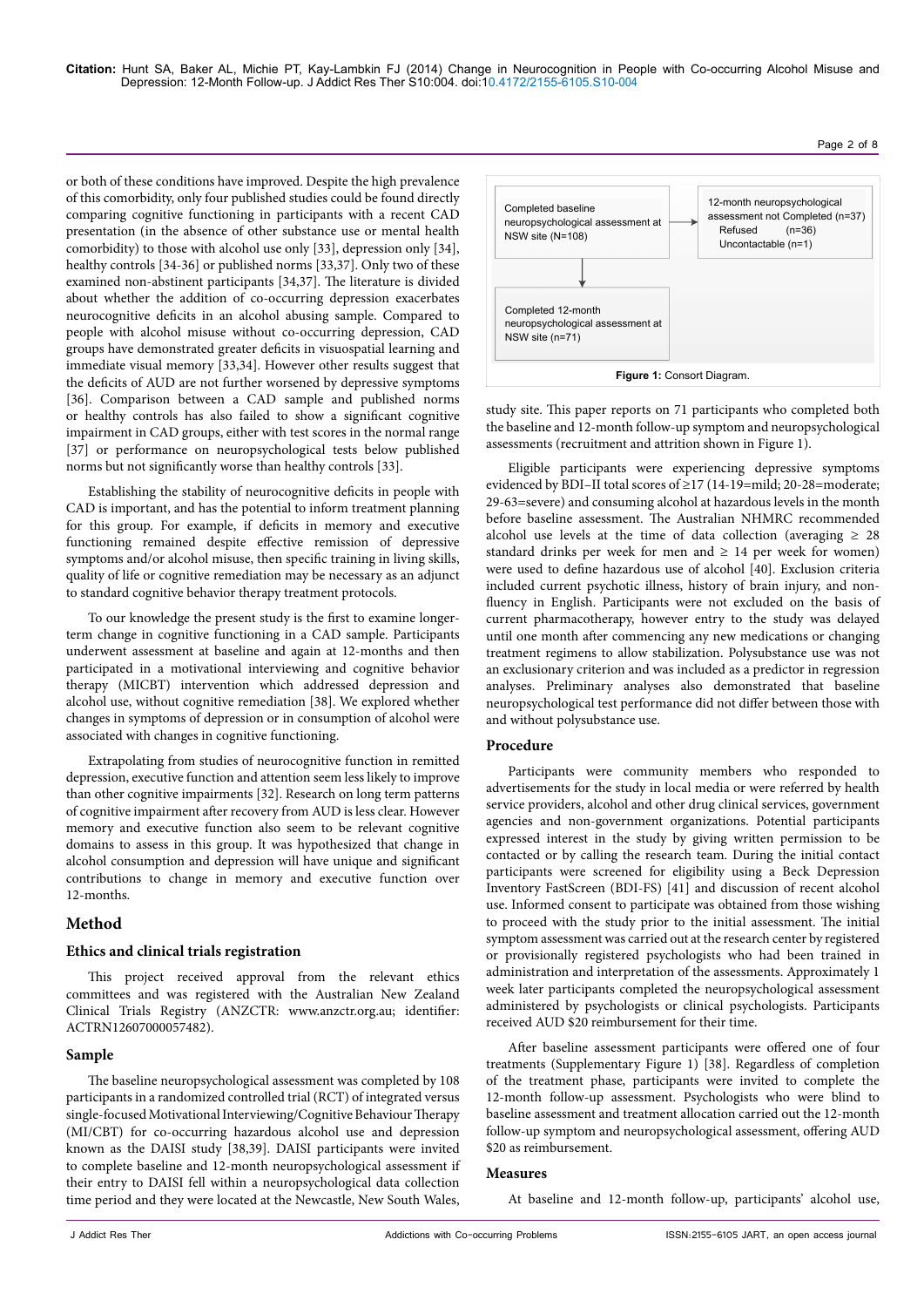mental health, memory and executive functioning were assessed using the measures described below. Primary outcome measures were 12-month changes in neuropsychological tests known to be sensitive to the cognitive domains of memory and executive function. Change in depressive symptoms and alcohol use frequency and quantity were used as predictors in the main analysis.

**Neuropsychological measures:** A range of neuropsychological tests were carried out and are reported elsewhere [37]. Of relevance to the aims of the current study are the domains of memory and executive function and estimation of premorbid intelligence.

**Memory:** To assess auditory attention and working memory the Digit Span (DS) subtest of the Wechsler Adult Intelligence Scale (WAIS-III) [42] was used. Verbal memory was assessed by the Rey Auditory Verbal Learning Test (RAVLT) [43] which tests immediate and delayed recall of a word list.

**Executive Function:** Two subtests from the Delis-Kaplan Executive Functioning System (D-KEFS) [44] were used: the Controlled Oral Word Association Test (COWAT) [45] and the Color-Word Interference task (CWI). The COWAT measures verbal fluency in an effortful, phonemic format (Letter Fluency: LF), from overlearned concepts (Category Fluency: CF), and while shifting between overlearned concepts (Category Switching: CS). The CWI is a modified STROOP test [46] in which the ability to inhibit an overlearned response in order to generate a conflicting verbal response of naming dissonant ink colours is measured. Two CWI subtests were analysed: the traditional STROOP inhibition task which requires the inhibition of reading in preference of naming dissonant ink colors (In), and switching between naming dissonant ink colors and reading the words (Inhibition/Switching: IS).

**Premorbid Intelligence:** The Wechsler Abbreviated Scale of Intelligence (WASI) [47] Vocabulary subscale was administered and combined with demographic variables such as age, gender, and education to estimate premorbid intelligence. This combination of demographic predictors and current performance on a "hold" measure such as Vocabulary has been shown to generate a reliable estimate of premorbid intelligence [48]. To approximate the variance accounted for by premorbid functioning, demographics and baseline Vocabulary were entered into the regression equation at step 1.

All neuropsychological measures were administered and scored in accordance with the published protocols. To minimize the impact of practice effects at 12-months, published alternate forms were used for retesting where possible for the COWAT and RAVLT. The 12-month delay was intended to offset the impact of practice effects associated with retesting where alternate forms were not available.

**Alcohol and other substance use measures:** Alcohol use was primarily measured in terms of average number of standard drinks consumed per week (quantity of use) and average number of heavy drinking days per week (frequency of use) derived from a Time Line Follow Back for the previous two weeks; TLFB) [49]. One standard drink contained 10g ethanol. A heavy drinking day was defined by drinking 6 or more standard drinks in one day for men and 4 or more standard drinks in one day for women. To validate participants' selfreported alcohol consumption, collateral interviews asking about quantity and frequency of alcohol use were conducted at 12-months.

Additionally, Structured Clinical Interview for DSM IV-TR (SCID) [50] alcohol abuse and dependence items were used to derive DSM-IV and DSM-5 AUD diagnoses with the exception of the new DSM-5 craving criterion which had not been assessed [51,52]. Participants also completed the Alcohol Use Disorders Identification Test (AUDIT)

[53] and an Opiate Treatment Index (OTI) [54] estimated average daily use occasions of 11 classes of substances (alcohol, heroin, other opiates, cannabis, amphetamines, cocaine, tranquillizers, barbiturates, hallucinogens, inhalants and tobacco) in the preceding month.

**Depression measures:** Severity of depressive symptoms was assessed using the BDI-II [44,55]. Cognitive (9 items, range 0-27), affective (4 items, range 0-12) and somatic (8 items, range 0-24) depressive symptom sub-scales were derived from the BDI-II [56,57]. The SCID depression items were also assessed and from these DSM-IV/ DSM-5 Major Depressive Disorder diagnoses were derived [50,51,58].

## **Statistical analysis**

Data were analyzed using SPSS for Windows (version 21.0). All neuropsychological tests were scored and age adjusted according to the standard published procedures. Where available, the mutualized t-score, z-score or standard score was used. Change scores were coded so that improvement was reflected in a higher, positive score.

T-tests examined change over 12 months in memory (RAVLT immediate recall; RAVLT delayed recall; Digit Span), executive function (COWAT-LF; COWAT-CF; COWAT-CS; CWI-In; CWI-IS), alcohol use (mean drinks per week; heavy drinking days per week), and depression (BDI-II total score; BDI-II somatic sub-scale; BDI-II affective sub-scale; BDI-II cognitive sub-scale). Next we compared the predictive validity of change in depressive symptoms and alcohol use for change in neuropsychological tests sensitive to executive function and memory. To do this, hierarchical multiple regression analyses with change in neuropsychological test score as the dependent variable were carried out. Variables that have previously been shown to impact on outcome (age, gender, baseline use of antidepressant medication, baseline use of anxiolytics, hazardous use of alcohol during the 24-hours prior to neuropsychological assessment, age at leaving school, and treatment allocation) and baseline WASI Vocabulary score (to approximate premorbid IQ) were entered at Step 1. Baseline measure of the dependent variable and the baseline BDI-II, mean drinks per week and heavy use days per week were entered at Step 2. Change in mean drinks per week, change in days of heavy drinking and change in BDI-II scores were entered separately at steps 3, 4 and 5 respectively. To clarify the role of change in cognitive, affective and somatic depressive symptoms, sensitivity analyses were carried out as described above but with cognitive, affective and somatic sub-scales derived from BDI-II items entered in lieu of the BDI-II total score in separate steps at steps 5, 6 and 7 respectively.

A family wise error rate was applied, adjusting for the number of outcomes in the family (defined by the neuropsychological domain of interest, i.e. memory or executive function).

# **Results**

## **Sample characteristics**

Demographic and baseline symptom characteristics of participants are shown in Table 1. Participants were asked to abstain from alcohol and other substances for at least 24-hours before each neuropsychological assessment. Despite this instruction, at baseline 64.2% reported consuming alcohol in the previous 24-hours, and 37.7% of these did so at hazardous levels. Similarly, in the 24-hours prior to 12-month neuropsychological assessment 59.2% reported consuming alcohol, with 29.6% doing so at hazardous levels. The average number of days abstinent prior to each neuropsychological assessment was 3.6 days (range: 0-32days) prior to baseline and 20.5 days (range: 0-12 months) prior to 12-month assessment. Only 2.8% and 7.0% of participants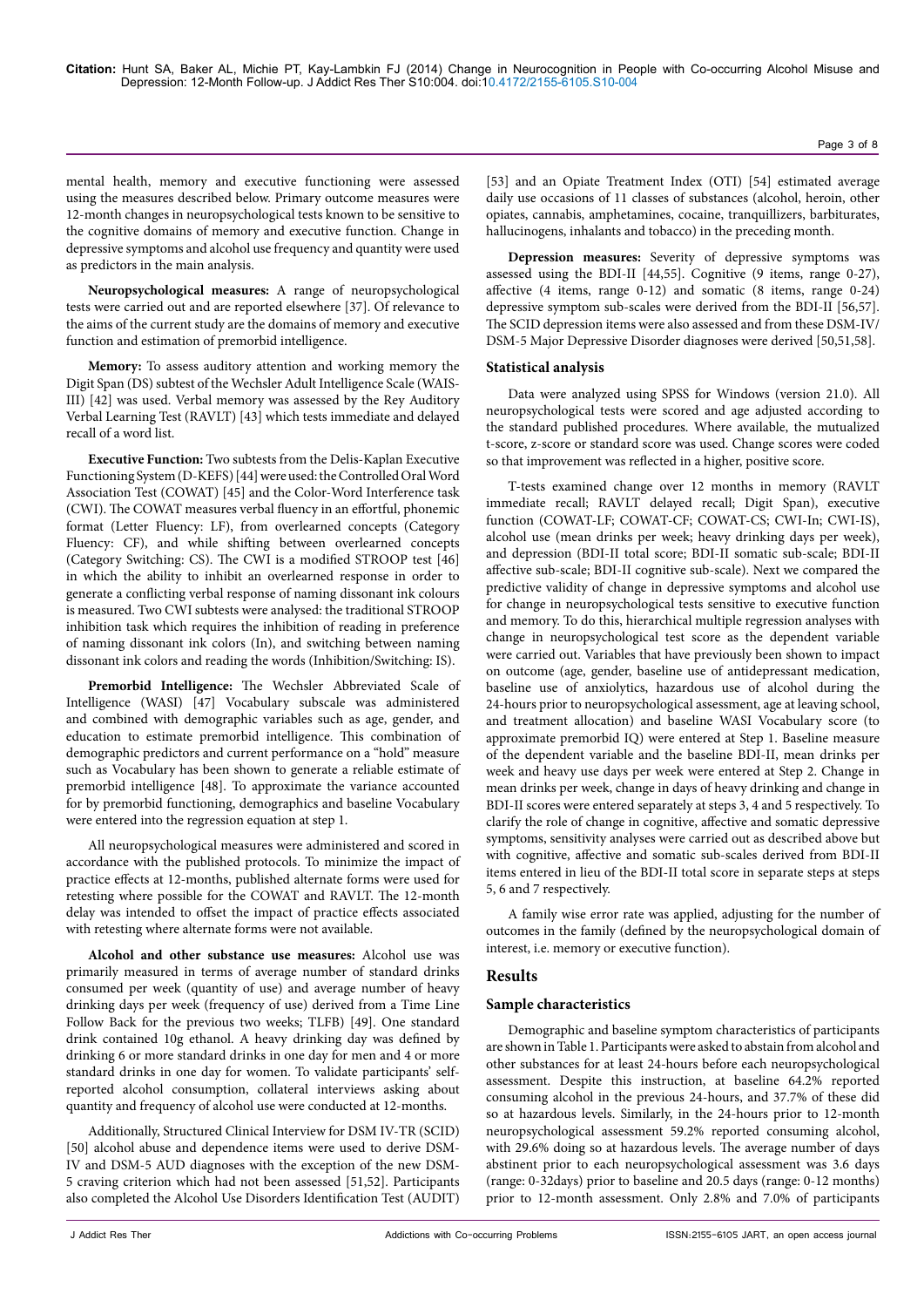| Variable                        | M     | <b>SD</b> | Range     | n     | $\frac{0}{0}$ |
|---------------------------------|-------|-----------|-----------|-------|---------------|
| Age, years                      |       | 10.77     | 23-70     |       |               |
| Sex, male/female                |       |           |           | 44/27 | 62/38%        |
| Australian born                 |       |           |           | 56    | 78.9%         |
| <b>Medication</b>               |       |           |           |       |               |
| Antidepressant                  |       |           |           | 39    | 54.9%         |
| Anxiolytic                      |       |           |           | 13    | 18.3%         |
| Anti-craving                    |       |           |           | 4     | 5.6%          |
| Antipsychotic                   |       |           |           | 5     | 7.0%          |
| Work status                     |       |           |           |       |               |
| Employed                        |       |           |           | 28    | 39.4%         |
| Student                         |       |           |           | 1     | 1.4%          |
| Retired                         |       |           |           | 9     | 12.7%         |
| Unemployed                      |       |           |           | 29    | 40.8%         |
| Other/no income                 |       |           |           | 4     | 5.6%          |
| Primacy                         |       |           |           |       |               |
| Depression                      |       |           |           | 25    | 35.2%         |
| Alcohol misuse                  |       |           |           | 28    | 39.4%         |
| Unclear primacy                 |       |           |           | 18    | 25.4%         |
| <b>Alcohol Measures</b>         |       |           |           |       |               |
| <b>AUDIT</b>                    | 23.62 | 6.68      | $10 - 40$ |       |               |
| Current SCID Alcohol Dependence |       |           |           | 59    | 85.5%         |
| <b>Emotional Functioning</b>    |       |           |           |       |               |
| GAF                             | 57.63 | 8.49      | 30-70     |       |               |
| <b>Current SCID MDD</b>         |       |           |           | 46    | 64.8%         |

**Table 1:** Baseline sample characteristics (N=71).

| Substance            | Lifetime use<br>$(\%)$ (n=70) | Age at first use<br>among users (SD) | Usage last<br>month (OTI) |               | OTI mean<br>among users in<br>past month (SD) |
|----------------------|-------------------------------|--------------------------------------|---------------------------|---------------|-----------------------------------------------|
|                      |                               |                                      | n                         | $\frac{0}{0}$ |                                               |
| Alcohol              | 100.0                         | 15.8(4.2)                            | 70                        | 100           | 8.6(6.1)                                      |
| Tobacco              | 84.3                          | 15.0(4.9)                            | 36                        | 51.4          | 15.9 (11.2)                                   |
| Cannabis             | 64.3                          | 18.4(6.3)                            | 15                        | 21.4          | 6.7(17.6)                                     |
| Amphetamines         | 36.6                          | 24.1(5.2)                            | 6                         | 8.5           | 0.1(0.1)                                      |
| <b>Tranguilisers</b> | 12.9                          | 29.0 (8.7)                           | 3                         | 4.3           | 0.1(0.1)                                      |
| Hallucinogens        | 32.9                          | 20.8(4.8)                            | 0                         | 0.0           | <b>NA</b>                                     |
| Other opiates        | 7.1                           | 20.0(0.0)                            | 0                         | 0.0           | <b>NA</b>                                     |
| Heroin               | 14.3                          | 22.4(8.3)                            | 0                         | 0.0           | <b>NA</b>                                     |
| Inhalants            | 7.1                           | 19.4(3.4)                            | 0                         | 0.0           | <b>NA</b>                                     |
| Cocaine              | 15.7                          | 22.4(3.6)                            | $\Omega$                  | 0.0           | <b>NA</b>                                     |
| <b>Barbiturates</b>  | 5.7                           | 22.3(5.6)                            | 0                         | 0.0           | <b>NA</b>                                     |

**Table 2:** Patterns of substance use assessed at baseline.

reported use of other substances on the day prior to baseline and 12-month testing respectively. There were no significant differences in neuropsychological results between participants with recent hazardous alcohol or substance use and those who had not used in the past 24-hours, so use of alcohol or other substances in the preceding 24-hours was not included as a covariate in later analyses.

At baseline, the diagnostic criteria for DSM-IV Alcohol Abuse and/ or Dependence were met by 88.6% currently and 92.9% lifetime. DSM-5

AUD criteria (excluding craving criterion) were met by 93.0% currently and 95.8% lifetime. DSM-IV/DSM-5 MDD criteria were met by 64.8% currently and 71.8% lifetime. Collateral interviews were completed at 12-months by a close friend or family member of 38% of participants, with 100% agreement on quantity consumed on a typical drinking day and frequency of heavy alcohol use.

Page 4 of 8

Participants' baseline use of substances other than alcohol is reported in Table 2. In the month prior to baseline assessment 51.4% had used tobacco, 21.4% used cannabis, 8.5% used amphetamines and 4.3% used tranquilizers. Lifetime SCID Substance Dependence was included as a covariate in the regression analyses.

#### **Completion of follow-up assessment**

Recruitment and attrition profiles are presented in Figure 1. Only participants who underwent baseline neuropsychological assessment were eligible for 12-month neuropsychological assessments. Some participants were unwilling or unable to complete each assessment, but were included if they had completed the majority of items. Details of the full sample in the DAISI trial are reported elsewhere as are comparisons of the results of the different treatments [38].

The average time between completion of baseline and 12-month follow-up assessment was 57 weeks (range: 52-75). Both baseline and follow-up assessments were completed by 71 participants (65.7% of the eligible baseline sample). Participants who completed the 12-month follow-up did not differ significantly from those who did not complete follow-up on any key baseline measures of cognitive functioning, depression, alcohol use, age or use of medication.

## **Change in neuropsychological functioning, depressive symptoms and alcohol use**

As shown in Table 3, the mean scores for each neuropsychological subtest were in the average range compared to published norms at baseline and follow-up. After Bonferroni correction, none of the neuropsychological test variables differed significantly between baseline and 12-months.

Table 3 displays the baseline and 12-month severity of depressive symptoms on the BDI-II and alcohol use quantity and heavy use frequency, according to gender. Overall participants reduced their

|                                | <b>Baseline</b><br>12-months |       |       |      | Change   |                           |  |
|--------------------------------|------------------------------|-------|-------|------|----------|---------------------------|--|
|                                | М                            | SD    | М     | SD   | t        | $\frac{0}{0}$<br>improved |  |
| WAIS-R (standard score)        |                              |       |       |      |          |                           |  |
| Digit span                     | 10.76                        | 3.07  | 10.75 | 3.44 | 0.048    | 54.9%                     |  |
| RAVLT (raw-score)              |                              |       |       |      |          |                           |  |
| Total immediate recall (A1:A5) | 47.99                        | 10.50 | 51.64 | 9.79 | $-0.809$ | 74.2%                     |  |
| Delayed recall (A7)            | 9.30                         | 3.37  | 10.30 | 3.33 | $-1.128$ | 77.2%                     |  |
| COWAT (standard score)         |                              |       |       |      |          |                           |  |
| Letter fluency                 | 11.01                        | 3.77  | 10.59 | 3.62 | 1.493    | 54.9%                     |  |
| Category fluency               | 11.27                        | 3.46  | 10.46 | 3.57 | 2.282    | 43.7%                     |  |
| Category switching             | 11.27                        | 3.46  | 11.48 | 4.19 | $-0.447$ | 64.8%                     |  |
| Switching accuracy             | 10.54                        | 3.40  | 10.80 | 4.23 | $-0.537$ | 62.0%                     |  |
| CWI (standard score)           |                              |       |       |      |          |                           |  |
| Inhibition                     | 9.85                         | 2.94  | 9.96  | 2.98 | $-0.470$ | 71.8%                     |  |
| Inhibition / switching         | 10.14                        | 2.83  | 10.48 | 2.29 | $-1.380$ | 60.5%                     |  |

\*\*\**p*<0.001; \*\**p*<0.01; \*\**p*<0.05 (Bonferroni adjusted)

**Table 3:** Baseline and 12-month means, standard deviations and change in agescaled neuropsychological variables (N=71).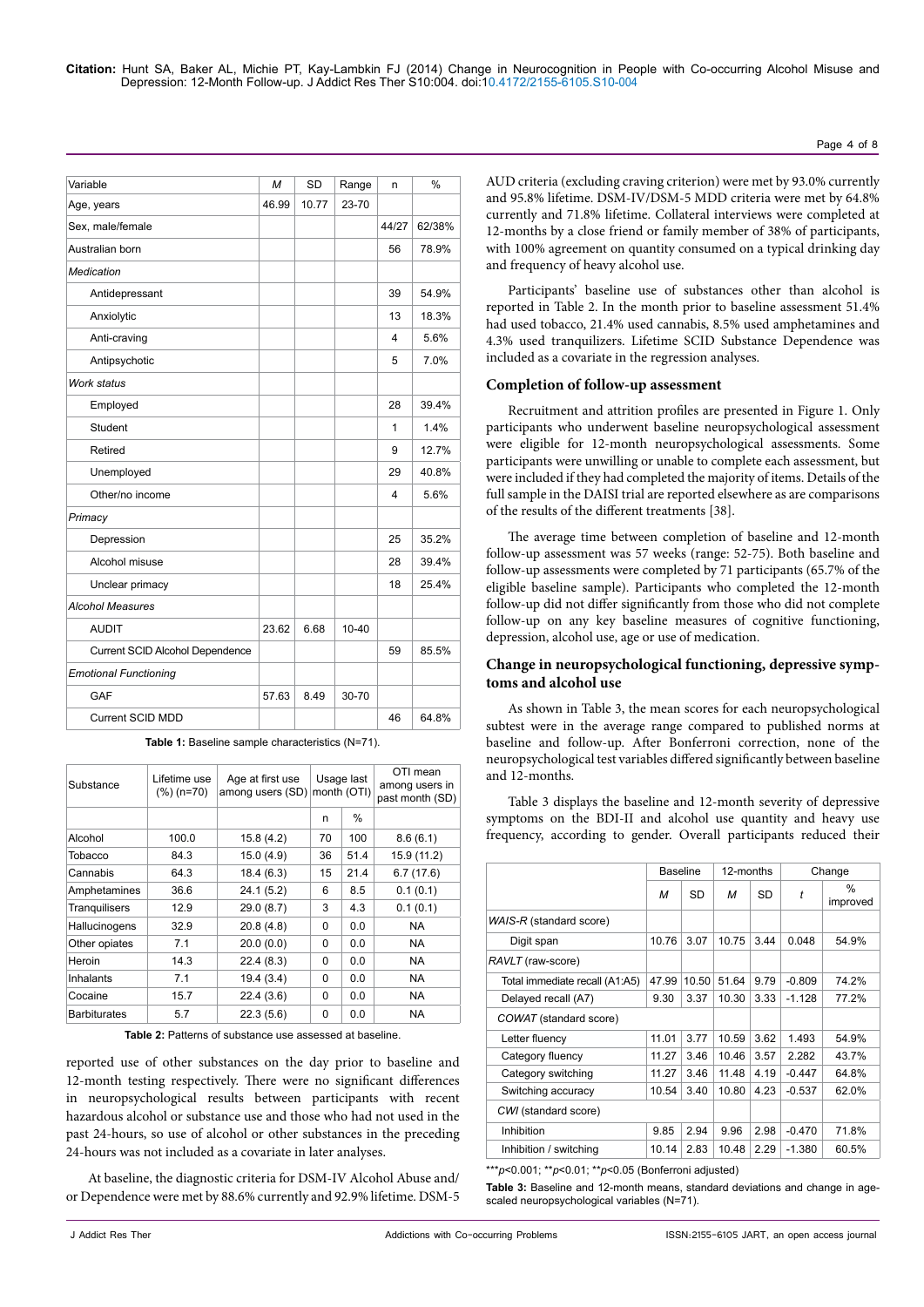quantity and frequency of heavy alcohol consumption and experienced a reduction in depressive symptoms. At 12-months the study's depression entry criteria was met by 51.4%, alcohol entry criteria by 76.8%, and both alcohol and depression entry criteria by 44.9%.

#### **Prediction of change in executive function**

Results are reported as significant if they met the Bonferroni corrected p-value and significant results are summarized in Table 5.

|                                          | <b>Baseline</b> |       |           |    | 12-months      | Change |                        |
|------------------------------------------|-----------------|-------|-----------|----|----------------|--------|------------------------|
|                                          | n               | M     | <b>SD</b> | n  | <b>SD</b><br>M |        | t                      |
| Overall                                  |                 |       |           |    |                |        |                        |
| BDI                                      | 71              | 30.39 | 9.14      | 70 | 18.10          | 11.61  | 9.243'''               |
| BDI-II cognitive sub-scale <sup>†</sup>  | 71              | 12.44 | 4.73      | 70 | 7.07           | 5.06   | 8.328                  |
| BDI-II affective sub-scale <sup>tt</sup> | 71              | 6.72  | 2.51      | 70 | 3.73           | 2.95   | 7.903**                |
| BDI-II somatic sub-scale <sup>†††</sup>  | 71              | 11.31 | 3.98      | 70 | 7.30           | 4.74   | $6.920$ <sup>***</sup> |
| Mean drinks / week                       | 60              | 48.82 | 29.77     | 60 | 29.62          | 27.84  | $5.713$ <sup>***</sup> |
| Heavy drinking days / week               | 61              | 4.32  | 2.27      | 61 | 2.60           | 2.55   | 5.295"                 |
| Males                                    |                 |       |           |    |                |        |                        |
| <b>BDI</b>                               |                 | 29.63 | 9.48      | 43 | 16.26          | 10.82  | 8.443**                |
| BDI-II cognitive sub-scale <sup>†</sup>  | 44              | 12.48 | 4.68      | 43 | 6.51           | 4.91   | $7.775$ "              |
| BDI-II affective sub-scale <sup>tt</sup> | 44              | 6.39  | 2.64      | 43 | 3.14           | 2.32   | $8.093$ ***            |
| BDI-II somatic sub-scale <sup>†††</sup>  | 44              | 10.91 | 4.14      | 43 | 6.60           | 4.80   | 5.632**                |
| Mean drinks / week                       | 35              | 55.88 | 31.50     | 35 | 34.44          | 30.49  | 4.703**                |
| Heavy drinking days / week               | 36              | 4.49  | 2.32      | 36 | 2.85           | 2.81   | 4.128'''               |
| Females                                  |                 |       |           |    |                |        |                        |
| <b>BDI</b>                               | 27              | 31.59 | 8.59      | 27 | 21.04          | 12.40  | $4.494$ <sup>**</sup>  |
| BDI-II cognitive sub-scale <sup>†</sup>  | 27              | 12.37 | 4.88      | 27 | 7.96           | 5.26   | 3.896**                |
| BDI-II affective sub-scale <sup>tt</sup> | 27              | 7.26  | 2.23      | 27 | 4.67           | 3.59   | 3.485"                 |
| BDI-II somatic sub-scale <sup>†††</sup>  | 27              | 11.96 | 3.69      | 27 | 8.41           | 4.50   | 3.971"                 |
| Mean drinks / week                       | 25              | 38.94 | 24.48     | 25 | 22.87          | 22.53  | 3.230"                 |
| Heavy drinking days / week               |                 | 4.09  | 2.23      | 25 | 2.24           | 2.15   | 3.291"                 |

\*\*\**p*<0.001; \*\**p*<0.01; \*\**p*<0.05

† 9 items, range: 0-27; †† 4 items, range: 0-12; ††† 8 items, range: 0-24

**Table 4:** Baseline and 12-month means, standard deviations and change in depression and alcohol use variables.

Change in BDI-II total score significantly contributed to the prediction of change in COWAT-CF (*p =*0.009), however a sensitivity analysis showed that change in the individual BDI-II subscales did not. The model accounted for 54% of the variance in the change between baseline and 12-month COWAT-CF scores. A trend was noted for change in mean drinks per week to contribute to the prediction of change in CWI-IS however this was not significant after Bonferroni correction  $(p = 0.037)$ .

#### **Prediction of change in memory**

Significant results are summarized in Table 6. Change in the BDI-II Cognitive sub-scale significantly contributed to the regression predicting change in RAVLT immediate recall, even when change in alcohol use variables was considered (*p=*0.001). The model accounted for 77% of the variance in the change between baseline and 12-month RAVLT immediate recall. There was also a trend for change in BDI-II total score to predict change in immediate recall, which was no longer significant after Bonferroni correction (*p*=0.037). Change in RAVLT delayed recall was also predicted by change in the BDI-II Cognitive sub-scale (*p=*0.001). This model accounted for 73% of the variance in the change between baseline and 12-month RAVLT delayed recall. Change in Digit Span (working memory) was predicted by change in BDI-II total score (*p =*0.001) and by change in BDI-II Affective subscale (*p=*0.002). The model accounted for 62% of the variance in the change between baseline and 12-month Digit Span. Change in alcohol use quantity and heavy use frequency did not predict change in any of the memory variables, regardless of whether change in depression was included in the model.

## **Discussion**

Our key finding is that improvements in the domains of memory and executive functioning were predicted by improvement in depression in a CAD sample. This occurred after participation in treatments that did not focus on cognitive remediation. Improvement in depressive symptoms as a predictor of cognitive improvement is consistent with

|                                                    |                | Step Variable                                                                                                                                                                                                                                 | $R^2$ | $\mathbf{\Delta} \mathbf{R}^2$ | Cohen's $f^{2\ddagger}$ | F     | p value            |
|----------------------------------------------------|----------------|-----------------------------------------------------------------------------------------------------------------------------------------------------------------------------------------------------------------------------------------------|-------|--------------------------------|-------------------------|-------|--------------------|
|                                                    |                | Premorbid IQ, treatment sessions <sup>†</sup> , treatment content <sup>††</sup> , treatment focus <sup>†††</sup> poly drug use, past 24 hours<br>alcohol use, gender, current anxiolytic, current antidepressant, age, age at leaving school. | 0.268 | 0.268                          | 0.366                   | 1.462 | 0.181              |
| Change in<br><b>COWAT</b>                          | $\overline{2}$ | Baseline BDI-II total score, baseline mean drinks/week, baseline heavy drinking days/week, baseline<br>COWAT category fluency.<br>0.431                                                                                                       |       | 0.163                          | 0.286                   | 2.863 | 0.035              |
| category<br>fluency                                | 3              | Change in mean drinks/week baseline-12 months.                                                                                                                                                                                                | 0.444 | 0.014                          | 0.023                   | 0.961 | 0.333              |
|                                                    | 4              | Change in heavy drinking days/week baseline-12 months.                                                                                                                                                                                        | 0.452 | 0.007                          | 0.015                   | 0.519 | 0.476              |
|                                                    | 5              | Change in BDI-II total score baseline-12 months                                                                                                                                                                                               | 0.544 | 0.093                          | 0.202                   | 7.528 | $0.009**$          |
| Change in<br><b>CWI</b><br>inhibition<br>switching |                | Premorbid IQ, treatment sessions <sup>†</sup> , treatment content <sup>††</sup> , treatment focus <sup>†††</sup> poly drug use, past 24 hours<br>alcohol use, gender, current anxiolytic, current antidepressant, age, age at leaving school. | 0.383 | 0.383                          | 0.621                   | 2.479 | 0.016              |
|                                                    | $\overline{2}$ | Baseline BDI-II total score, baseline mean drinks/week, baseline heavy drinking days/week, baseline<br>CWI inhibition switching.                                                                                                              |       | 0.307                          | 0.990                   |       | $9.902   0.000***$ |
|                                                    | 3              | Change in mean drinks/week baseline-12 months.                                                                                                                                                                                                | 0.723 | 0.033                          | 0.119                   | 4.673 | 0.037              |
|                                                    | 4              | Change in heavy drinking days/week baseline-12 months.                                                                                                                                                                                        | 0.738 | 0.015                          | 0.057                   | 2.190 | 0.147              |
|                                                    | 5              | Change in BDI-II total score baseline-12 months                                                                                                                                                                                               | 0.752 | 0.014                          | 0.056                   | 2.038 | 0.162              |

† 1 session versus 10 sessions; ††Alcohol versus depression focus; †††Integrated versus single-focus

‡ Effect size attributable to the addition of variables at each step

\* Significant at the 0.05 level (Bonferroni corrected); \*\* Significant at the 0.01 level (Bonferroni corrected); \*\*\* Significant at the 0.001 level (Bonferroni corrected) **Table 5:** Multiple regression analyses with change in depression and alcohol use as predictors of change in executive function.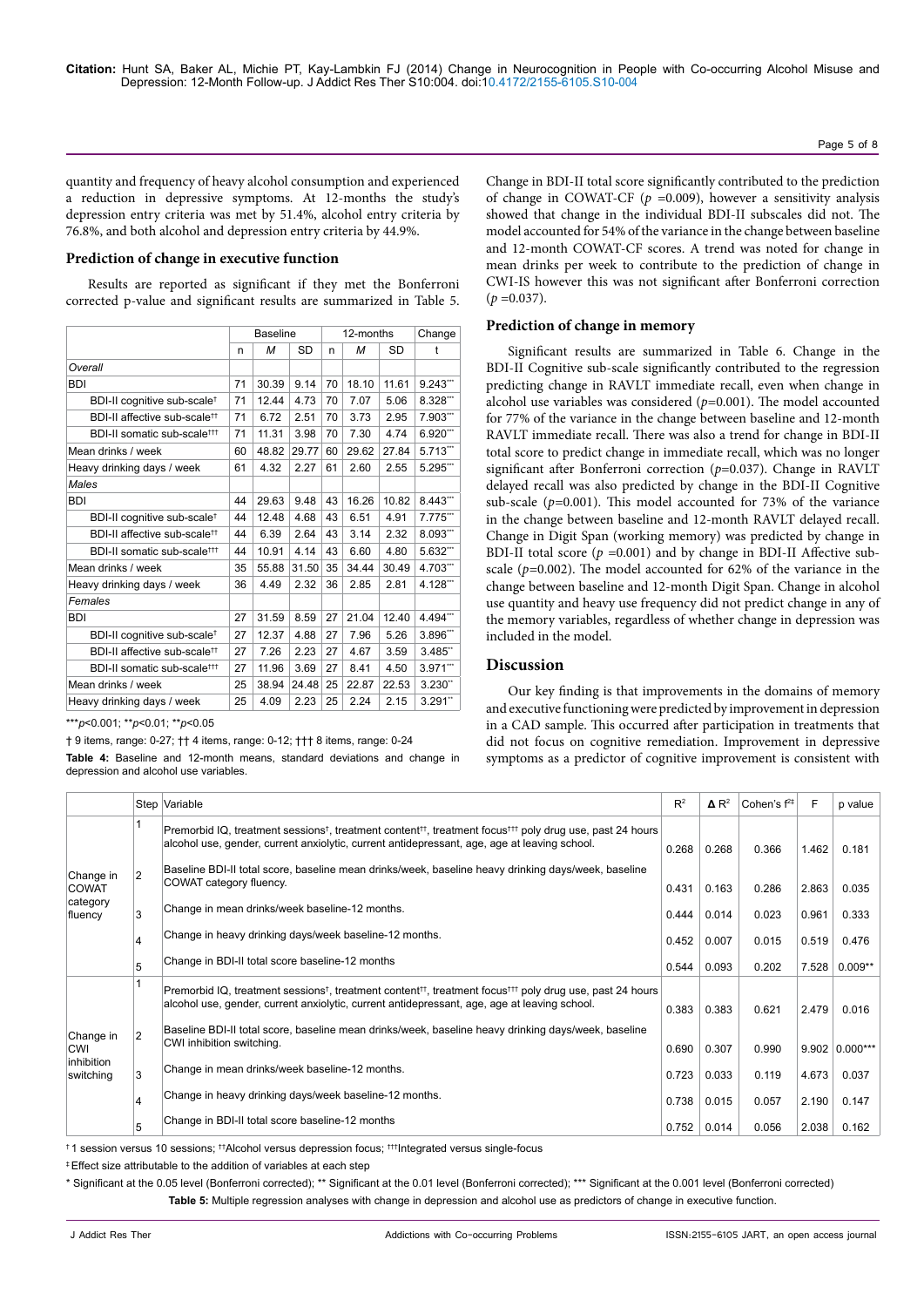# Page 6 of 8

|                                                                             | Step           | Variable                                                                                                                                                                                                                                         | $R^2$ | $\Delta R^2$ | Cohen's $f^{2+}$ | F      | p value    |
|-----------------------------------------------------------------------------|----------------|--------------------------------------------------------------------------------------------------------------------------------------------------------------------------------------------------------------------------------------------------|-------|--------------|------------------|--------|------------|
|                                                                             | 1              | Premorbid IQ, treatment sessions <sup>†</sup> , treatment content <sup>††</sup> , treatment focus <sup>†††</sup> poly drug<br>use, past 24 hours alcohol use, gender, current anxiolytic, current antidepressant,<br>age, age at leaving school. | 0.157 | 0.157        | .0186            | 0.746  | 0.690      |
| <b>RAVLT</b><br>total immediate recall<br>(model 1 - BDI-II total<br>score) | $\overline{2}$ | Baseline BDI-II total score, baseline mean drinks/week, baseline heavy drinking days/<br>week, baseline RAVLT total immediate recall.                                                                                                            | 0.672 | 0.514        | 1.570            | 15.665 | $0.000***$ |
|                                                                             | 3              | Change in mean drinks/week baseline-12 months.                                                                                                                                                                                                   | 0.672 | 0.000        | 0.000            | 0.038  | 0.847      |
|                                                                             | 4              | Change in heavy drinking days/week baseline-12 months.                                                                                                                                                                                           | 0.672 | 0.000        | 0.000            | 0.008  | 0.931      |
|                                                                             | 5              | Change in BDI-II total score baseline-12 months                                                                                                                                                                                                  | 0.709 | 0.037        | 0.127            | 4.696  | 0.037      |
| <b>RAVLT</b>                                                                | 5              | Change in BDI-II cognitive subscale                                                                                                                                                                                                              | 0.752 | 0.080        | 0.323            | 11.924 | $0.001**$  |
| total immediate recall<br>$(model 2 - BDI-II$                               | 6              | Change in BDI-II affective subscale                                                                                                                                                                                                              | 0.756 | 0.004        | 0.016            | 0.634  | 0.431      |
| subscale scores)                                                            | $\overline{7}$ | Change in BDI-II somatic subscale                                                                                                                                                                                                                | 0.767 | 0.011        | 0.047            | 1.624  | 0.211      |
|                                                                             | 1              | Premorbid IQ, treatment sessions <sup>†</sup> , treatment content <sup>††</sup> , treatment focus <sup>†††</sup> poly drug<br>use, past 24 hours alcohol use, gender, current anxiolytic, current antidepressant,<br>age, age at leaving school. | 0.286 | 0.286        | 0.401            | 1.605  | 0.131      |
| <b>RAVLT</b><br>delayed recall                                              | $\overline{2}$ | Baseline BDI-II total score, baseline mean drinks/week, baseline heavy drinking days/<br>week, baseline RAVLT delayed recall.                                                                                                                    | 0.648 | 0.362        | 1.028            | 10.283 | $0.000***$ |
| (model 1 - BDI-II total<br>score)                                           | 3              | Change in mean drinks/week baseline-12 months.                                                                                                                                                                                                   | 0.655 | 0.007        | 0.020            | 0.744  | 0.394      |
|                                                                             | 4              | Change in heavy drinking days/week baseline-12 months.                                                                                                                                                                                           | 0.665 | 0.011        | 0.030            | 1.203  | 0.280      |
|                                                                             | 5              | Change in BDI-II total score baseline-12 months                                                                                                                                                                                                  | 0.691 | 0.025        | 0.084            | 3.042  | 0.089      |
| <b>RAVLT</b>                                                                | 5              | Change in BDI-II cognitive subscale                                                                                                                                                                                                              | 0.721 | 0.056        | 0.201            | 7.430  | $0.010*$   |
| delayed recall<br>(model 2 - BDI-II                                         | 6              | Change in BDI-II affective subscale                                                                                                                                                                                                              | 0.724 | 0.003        | 0.011            | 0.375  | 0.544      |
| subscale scores)                                                            | $\overline{7}$ | Change in BDI-II somatic subscale                                                                                                                                                                                                                | 0.733 | 0.009        | 0.034            | 1.132  | 0.295      |
|                                                                             | $\mathbf{1}$   | Premorbid IQ, treatment sessions <sup>†</sup> , treatment content <sup>††</sup> , treatment focus <sup>†††</sup> poly drug<br>use, past 24 hours alcohol use, gender, current anxiolytic, current antidepressant,<br>age, age at leaving school. | 0.221 | 0.221        | 0.284            | 1.133  | 0.360      |
| Digit Span<br>(model 1 - BDI-II total                                       | $\overline{2}$ | Baseline BDI-II total score, baseline mean drinks/week, baseline heavy drinking days/<br>week, baseline digit span.                                                                                                                              | 0.382 | 0.161        | 0.261            | 2.609  | 0.050      |
| score)                                                                      | 3              | Change in mean drinks/week baseline-12 months.                                                                                                                                                                                                   | 0.382 | 0.000        | 0.000            | 0.001  | 0.973      |
|                                                                             | 4              | Change in heavy drinking days/week baseline-12 months.                                                                                                                                                                                           | 0.385 | 0.003        | 0.005            | 0.155  | 0.696      |
|                                                                             | 5              | Change in BDI-II total score baseline-12 months                                                                                                                                                                                                  | 0.540 | 0.156        | 0.337            | 12.513 | $0.001**$  |
|                                                                             | 5              | Change in BDI-II cognitive subscale                                                                                                                                                                                                              | 0.436 | 0.052        | 0.090            | 3.412  | 0.073      |
| Digit Span<br>(model 2 - BDI-II<br>subscale scores)                         | 6              | Change in BDI-II affective subscale                                                                                                                                                                                                              | 0.574 | 0.138        | 0.324            | 11.661 | $0.002**$  |
|                                                                             | $\overline{7}$ | Change in BDI-II somatic subscale                                                                                                                                                                                                                | 0.615 | 0.041        | 0.106            | 3.686  | 0.063      |
|                                                                             |                |                                                                                                                                                                                                                                                  |       |              |                  |        |            |

† 1 session versus 10 sessions; ††Alcohol versus depression focus; †††Integrated versus single-focus

‡ Effect size attributable to the addition of variables at each step

\* Significant at the 0.05 level (Bonferroni corrected); \*\* Significant at the 0.01 level (Bonferroni corrected); \*\*\* Significant at the 0.001 level (Bonferroni corrected) **Table 6:** Multiple regression analyses with change in depression and alcohol use as predictors of change in memory.

numerous studies of improved cognitive functioning after a depressive episode has abated in non-CAD samples [31]. Furthermore, studies of the relationship between baseline severity of depressive symptoms (not necessarily reaching threshold for diagnosis) and neuropsychological impairment in people with alcohol use disorder, have shown baseline depressive symptoms to be an important predictor of cognitive performance [37,59].

Reduction in alcohol use quantity and heavy drinking frequency did not predict cognitive improvement. Given the level of cognitive functioning at baseline of the CAD sample was in the normal range, it is likely that the alcohol consumption of this group had not contributed significantly to cognitive functioning. An exclusion criterion for the

current study was brain injury sufficient to prohibit CBT, which may have excluded people for whom alcohol-related cognitive problems occurred. It is also possible that some other protective factor might have mediated the effects of alcohol on cognitive functioning. For example, Australia has a program of mandatory thiamine fortification of bread and wheat flour which is thought to protect against thiamine deficiency, a known problem in alcohol dependence and risk factor for Wernicke–Korsakoff syndrome [60,61]. This may be an important protective factor that should be considered in future research in this area, along with assessment of other elements of nutritional intake.

Alcohol recovery may nevertheless play an important role in neuropsychological change in the CAD group. This paper reports on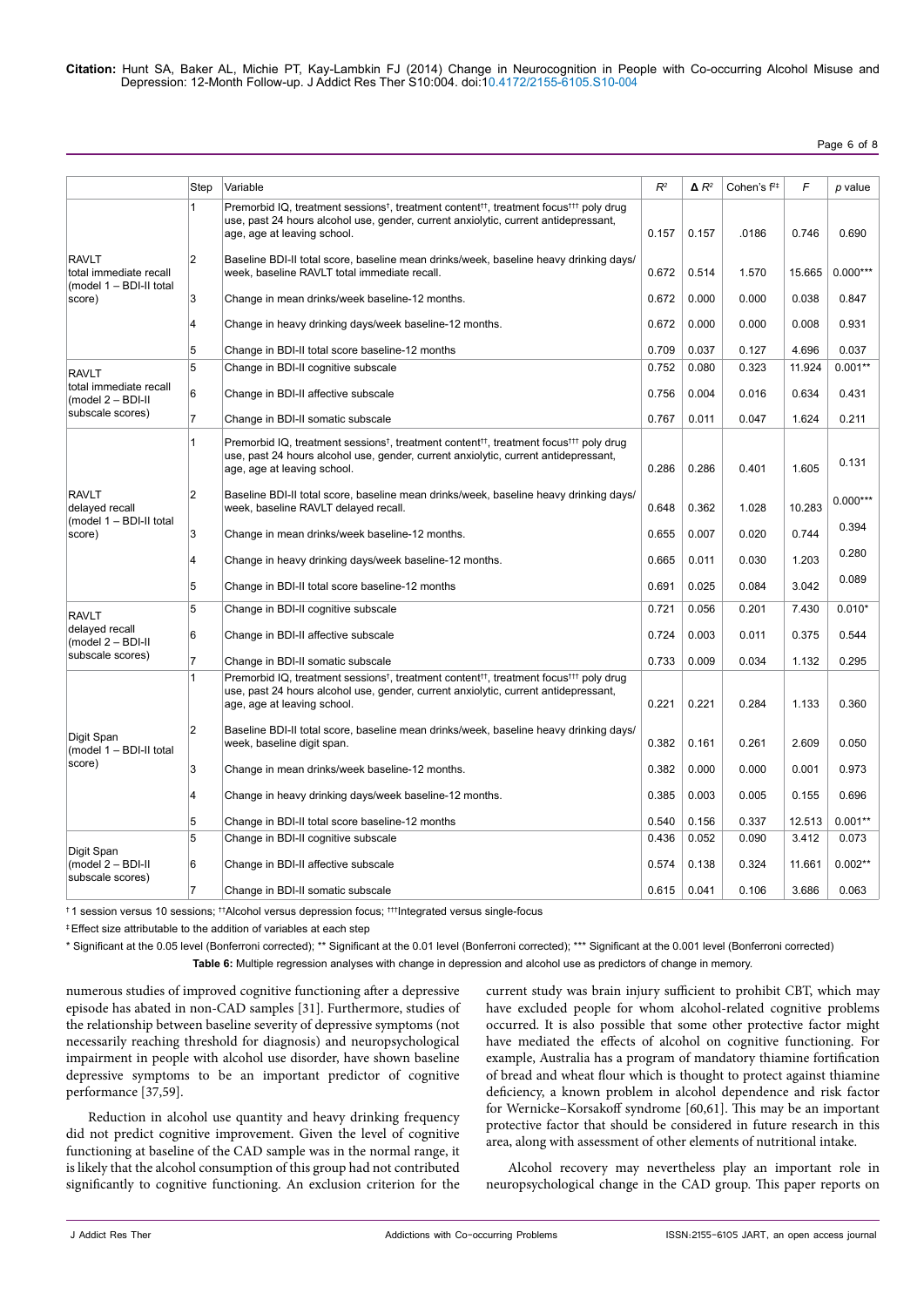a small sample size with average cognitive functioning at baseline. Examination of the relationship between change in drinking and cognitive impairment in a sample with more severe cognitive decline at baseline could show a greater impact of reduction or cessation of alcohol use than we were able to detect here.

The use of a sample of men and women currently engaging in hazardous alcohol use and experiencing depression is one of the strengths of the study. Despite instructions to the contrary, the majority of participants had consumed alcohol in the 24-hours prior to neuropsychological assessment, which raises concern about the potential for these results to be affected by intoxication. However it is also recognized that acute cognitive deficits are observed in the first two weeks of abstinence which can give rise to misleading levels of improvement on subsequent retesting when the acute withdrawal has abated [17]. Research has shown the weeks immediately following withdrawal from alcohol to be associated with higher cognitive impairment which may explain the higher functioning of this stilldrinking sample at baseline and the lack of significant cognitive improvement [16,17]. Examining these participants in the context of recent alcohol use gives a more naturalistic picture of how they present for treatment. This better informs our understanding of the hurdles to accessing and utilizing psychological treatment faced by alcohol abusing clients.

Interpretation of these results should be considered in light of some limitations to the current study. Evidence of alcohol and other substance use was obtained by participant self-report. However, the absence of confirmatory toxicology was tempered by strong collateral validation of alcohol use at 12-months. Participant history of brain injury and other conditions which may affect cognition was also obtained by self-report without medical examination. Absence of a healthy control group is a further limitation of the study which has been minimized by the use of well normed neuropsychological assessments. It is also notable that the 12-month follow-up rate was 65.7%, although examination of baseline neuropsychological test performance suggests that the completers and non-completers were not dissimilar in cognitive function.

The finding that changes in depression have such an impact on cognitive improvement has important implications for intervening in the clinical CAD population. These results suggest that addressing depressive symptoms early in people with co-occurring alcohol misuse and depression could result in earlier cognitive improvement than in those whose depressive symptoms are not directly targeted. Previous research has shown that an integrated depression and alcohol intervention produced more rapid improvement in depression than either a depression focused or alcohol focused intervention [39]. Larger studies of interventions for this comorbidity, with longitudinal neuropsychological data are needed to explore this connection and improve our understanding of the trajectory of neuropsychological changes across the lifespan in people with CAD. At least, this study provides evidence that a CAD sample do not experience cognitive deficits that might interfere with the effectiveness of cognitive behaviour therapy for depression and alcohol misuse problems, and that treatment can occur in the context of current (and heavy) use.

#### **Acknowledgements**

This project received approval from the relevant ethics committees and was registered with the Australian New Zealand Clinical Trials Registry (ANZCTR: [www.anzctr.org.au](file:///E:\www.anzctr.org.au); identifier: ACTRN12607000057482). Funding for this research was provided by the National Health and Medical Research Council (NHMRC – Application ID: 351115) and the NSW Health Drug and Alcohol Council Research Grants Program. Neuropsychological tests were purchased with a discount from Harcourt Australia. The authors would also like to acknowledge the contribution of Associate Professor Terry Lewin for his assistance with interpretation of results,

all of the clinicians and research assistants who conducted the assessments and treatment, and of course the participants who generously gave their time.

#### **Financial Support**

Funding for this research was provided by the National Health and Medical Research Council (NHMRC – Application ID: 351115) and the NSW Health Drug and Alcohol Council Research Grants Program. Neuropsychological tests were purchased with a discount from Harcourt Australia.

#### **References**

- 1. [Teesson M, Hall W, Lynskey M, Degenhardt L \(2000\) Alcohol- and drug-use](http://www.ncbi.nlm.nih.gov/pubmed/10789525)  [disorders in Australia: implications of the National Survey of Mental Health and](http://www.ncbi.nlm.nih.gov/pubmed/10789525)  [Wellbeing. Aust N Z J Psychiatry 34: 206-213.](http://www.ncbi.nlm.nih.gov/pubmed/10789525)
- 2. [Davis L, Uezato A, Newell JM, Frazier E \(2008\) Major depression and comorbid](http://www.ncbi.nlm.nih.gov/pubmed/18281835)  [substance use disorders. Curr Opin Psychiatry 21: 14-18.](http://www.ncbi.nlm.nih.gov/pubmed/18281835)
- Watts M (2008) Understanding the coexistence of alcohol misuse and [depression. Br J Nurs 17: 696-699.](http://www.ncbi.nlm.nih.gov/pubmed/18773584)
- 4. [Penick EC, Powell BJ, Liskow BI, Jackson JO, Nickel EJ \(1988\) The stability](http://www.ncbi.nlm.nih.gov/pubmed/3270510)  [of coexisting psychiatric syndromes in alcoholic men after one year. J Stud](http://www.ncbi.nlm.nih.gov/pubmed/3270510)  [Alcohol 49: 395-405.](http://www.ncbi.nlm.nih.gov/pubmed/3270510)
- 5. [Conner KR, Pinquart M, Gamble SA \(2009\) Meta-analysis of depression and](http://www.ncbi.nlm.nih.gov/pubmed/19150207)  [substance use among individuals with alcohol use disorders. J Subst Abuse](http://www.ncbi.nlm.nih.gov/pubmed/19150207)  [Treat 37: 127-137.](http://www.ncbi.nlm.nih.gov/pubmed/19150207)
- 6. [Degenhardt L, Hall W, Lynskey M \(2001\) Alcohol, cannabis and tobacco use](http://www.ncbi.nlm.nih.gov/pubmed/11784457)  [among Australians: a comparison of their associations with other drug use and](http://www.ncbi.nlm.nih.gov/pubmed/11784457)  [use disorders, affective and anxiety disorders, and psychosis. Addiction 96:](http://www.ncbi.nlm.nih.gov/pubmed/11784457)  [1603-1614.](http://www.ncbi.nlm.nih.gov/pubmed/11784457)
- 7. [Murray RM, Sham P, Van Os J, Zanelli J, Cannon M, et al. \(2004\) A](http://www.ncbi.nlm.nih.gov/pubmed/15474912)  [developmental model for similarities and dissimilarities between schizophrenia](http://www.ncbi.nlm.nih.gov/pubmed/15474912)  [and bipolar disorder. Schizophr Res 71: 405-416.](http://www.ncbi.nlm.nih.gov/pubmed/15474912)
- 8. [Airaksinen E, Wahlin A, Forsell Y, Larsson M \(2007\) Low episodic memory](http://www.ncbi.nlm.nih.gov/pubmed/17498157)  [performance as a premorbid marker of depression: evidence from a 3-year](http://www.ncbi.nlm.nih.gov/pubmed/17498157)  [follow-up. Acta Psychiatr Scand 115: 458-465.](http://www.ncbi.nlm.nih.gov/pubmed/17498157)
- 9. [Stavro K, Pelletier J, Potvin S \(2013\) Widespread and sustained cognitive](http://www.ncbi.nlm.nih.gov/pubmed/22264351)  [deficits in alcoholism: a meta-analysis. Addict Biol 18: 203-213.](http://www.ncbi.nlm.nih.gov/pubmed/22264351)
- 10. [Burt DB, Zembar MJ, Niederehe G \(1995\) Depression and memory impairment:](http://www.ncbi.nlm.nih.gov/pubmed/7724692)  [a meta-analysis of the association, its pattern, and specificity. Psychol Bull 117:](http://www.ncbi.nlm.nih.gov/pubmed/7724692)  [285-305.](http://www.ncbi.nlm.nih.gov/pubmed/7724692)
- 11. [Løberg T, Miller WR \(1986\) Personality, cognitive, and neuropsychological](http://www.ncbi.nlm.nih.gov/pubmed/3467621)  [correlates of harmful alcohol consumption: a cross-national comparison of](http://www.ncbi.nlm.nih.gov/pubmed/3467621)  [clinical samples. Ann N Y Acad Sci 472: 75-97.](http://www.ncbi.nlm.nih.gov/pubmed/3467621)
- 12. [Pitel AL, Beaunieux H, Witkowski T, Vabret F, Guillery-Girard B, et al. \(2007\)](http://www.ncbi.nlm.nih.gov/pubmed/17511749)  [Genuine episodic memory deficits and executive dysfunctions in alcoholic](http://www.ncbi.nlm.nih.gov/pubmed/17511749)  [subjects early in abstinence. Alcohol Clin Exp Res 31: 1169-1178.](http://www.ncbi.nlm.nih.gov/pubmed/17511749)
- 13. [Veiel HO \(1997\) A preliminary profile of neuropsychological deficits associated](http://www.ncbi.nlm.nih.gov/pubmed/9342691)  [with major depression. J Clin Exp Neuropsychol 19: 587-603.](http://www.ncbi.nlm.nih.gov/pubmed/9342691)
- 14. [Saults JS, Cowan N, Sher KJ, Moreno MV \(2007\) Differential effects of](http://www.ncbi.nlm.nih.gov/pubmed/18179311)  [alcohol on working memory: distinguishing multiple processes. Exp Clin](http://www.ncbi.nlm.nih.gov/pubmed/18179311)  [Psychopharmacol 15: 576-587.](http://www.ncbi.nlm.nih.gov/pubmed/18179311)
- 15. [Pitel AL, Rivier J, Beaunieux H, Vabret F, Desgranges B, et al. \(2009\) Changes](http://www.ncbi.nlm.nih.gov/pubmed/19120052)  [in the episodic memory and executive functions of abstinent and relapsed](http://www.ncbi.nlm.nih.gov/pubmed/19120052)  [alcoholics over a 6-month period. Alcohol Clin Exp Res 33: 490-498.](http://www.ncbi.nlm.nih.gov/pubmed/19120052)
- 16. [Loeber S, Duka T, Welzel H, Nakovics H, Heinz A, et al. \(2009\) Impairment of](http://www.ncbi.nlm.nih.gov/pubmed/19487491)  [cognitive abilities and decision making after chronic use of alcohol: the impact](http://www.ncbi.nlm.nih.gov/pubmed/19487491)  [of multiple detoxifications. Alcohol Alcohol 44: 372-381.](http://www.ncbi.nlm.nih.gov/pubmed/19487491)
- 17. Lezak, M.D., D.B. Howieson, and D.W. Loring, Neuropsychological Assessment. Fourth ed2004, New York, NY: Oxford University Press.
- 18. [Fein G, Torres J, Price LJ, Di Sclafani V \(2006\) Cognitive performance in long](http://www.ncbi.nlm.nih.gov/pubmed/16930216)[term abstinent alcoholic individuals. Alcohol Clin Exp Res 30: 1538-1544.](http://www.ncbi.nlm.nih.gov/pubmed/16930216)
- 19. [Rourke SB, Grant I \(1999\) The interactive effects of age and length of](http://www.ncbi.nlm.nih.gov/pubmed/10217923)  abstinence on the recovery of neuropsychological functioning in chronic male [alcoholics: a 2-year follow-up study. J Int Neuropsychol Soc 5: 234-246.](http://www.ncbi.nlm.nih.gov/pubmed/10217923)
- 20. [Smith DJ, Muir WJ, Blackwood DH \(2006\) Neurocognitive impairment in](http://www.ncbi.nlm.nih.gov/pubmed/16411979)  [euthymic young adults with bipolar spectrum disorder and recurrent major](http://www.ncbi.nlm.nih.gov/pubmed/16411979)  [depressive disorder. Bipolar Disord 8: 40-46.](http://www.ncbi.nlm.nih.gov/pubmed/16411979)